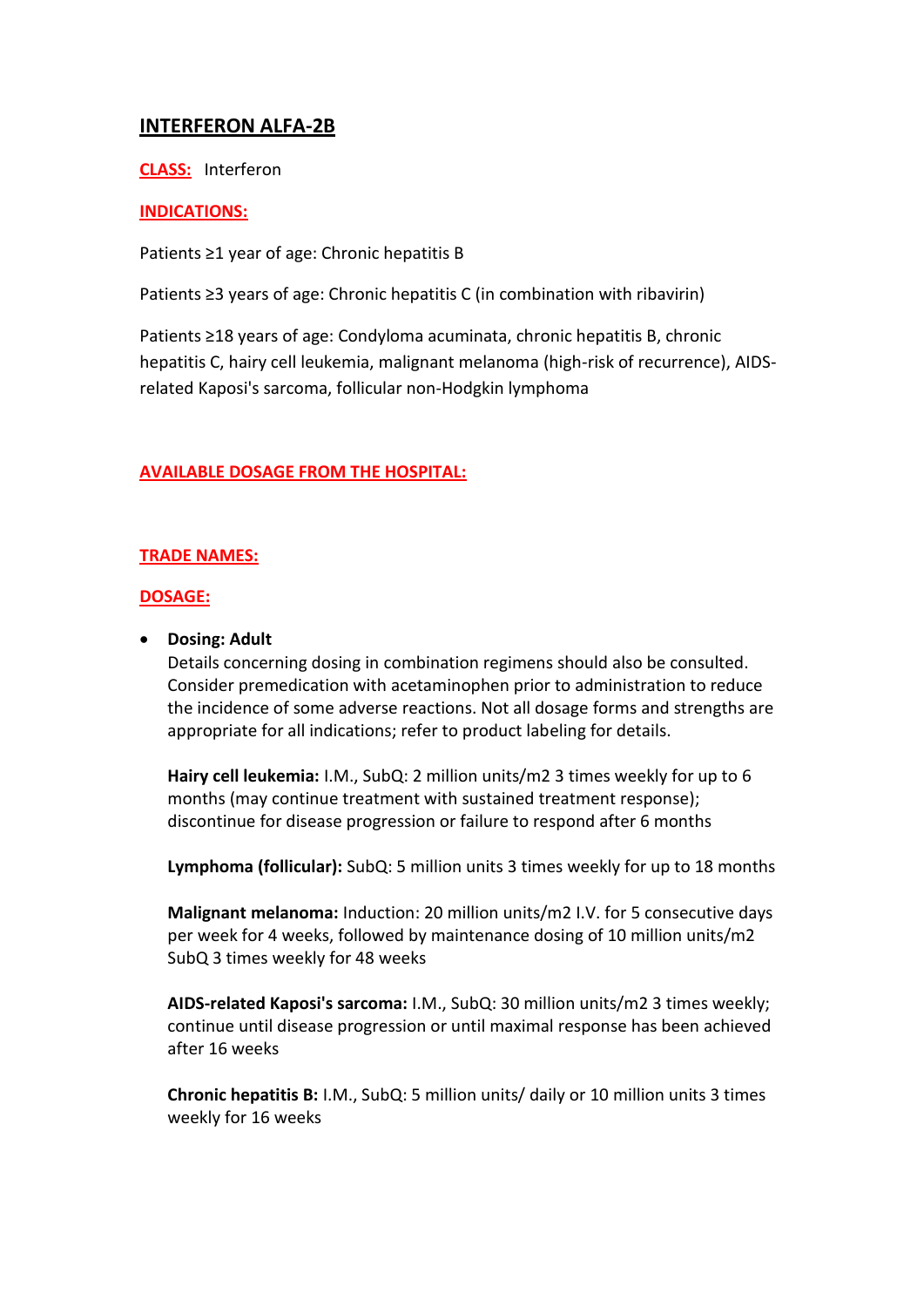**Chronic hepatitis C:** I.M., SubQ: 3 million units 3 times weekly. In patients with normalization of ALT at 16 weeks, continue treatment (if tolerated) for 18-24 months; consider discontinuation if normalization does not occur at 16 weeks. Note: May be used in combination therapy with ribavirin in previously untreated patients or in patients who relapse following alpha interferon therapy.

**Condyloma acuminata:** Intralesionally: 1 million units/lesion (maximum: 5 lesions per treatment) 3 times weekly (on alternate days) for 3 weeks. May administer a second course at 12-16 weeks

- **Dosing: Geriatric** Refer to adult dosing.
- **Dosing: Renal Impairment**

Combination therapy with ribavirin (hepatitis C) should not be used in patients with reduced renal function (Clcr <50 mL/minute).

## **Dosing: Hepatic Impairment**

No dosage adjustment provided in manufacturer's labeling.

#### **Dosing: Adjustment for Toxicity**

Hematologic toxicity (also refer to indication specified adjustments below): ANC <500/mm3 or platelets < 25,000/mm3: Discontinue treatment.

Hypersensitivity reaction (acute, serious), ophthalmic disorders (new or worsening), thyroid abnormality development (which cannot be normalized with medication), signs or symptoms of liver failure: Discontinue treatment.

Liver function abnormality, pulmonary infiltrate development, evidence of pulmonary function impairment, or autoimmune disorder development, triglycerides >1000 mg/dL: Monitor closely and discontinue if appropriate.

Neuropsychiatric disorders (during treatment):

Clinical depression or other psychiatric problem: Monitor closely during and for 6 months after treatment.

Severe depression or other psychiatric disorder: Discontinue treatment.

Persistent or worsening psychiatric symptoms, suicidal ideation, aggression towards others: Discontinue treatment and follow with appropriate psychiatric intervention.

Manufacturer-recommended adjustments, listed according to indication:

Lymphoma (follicular):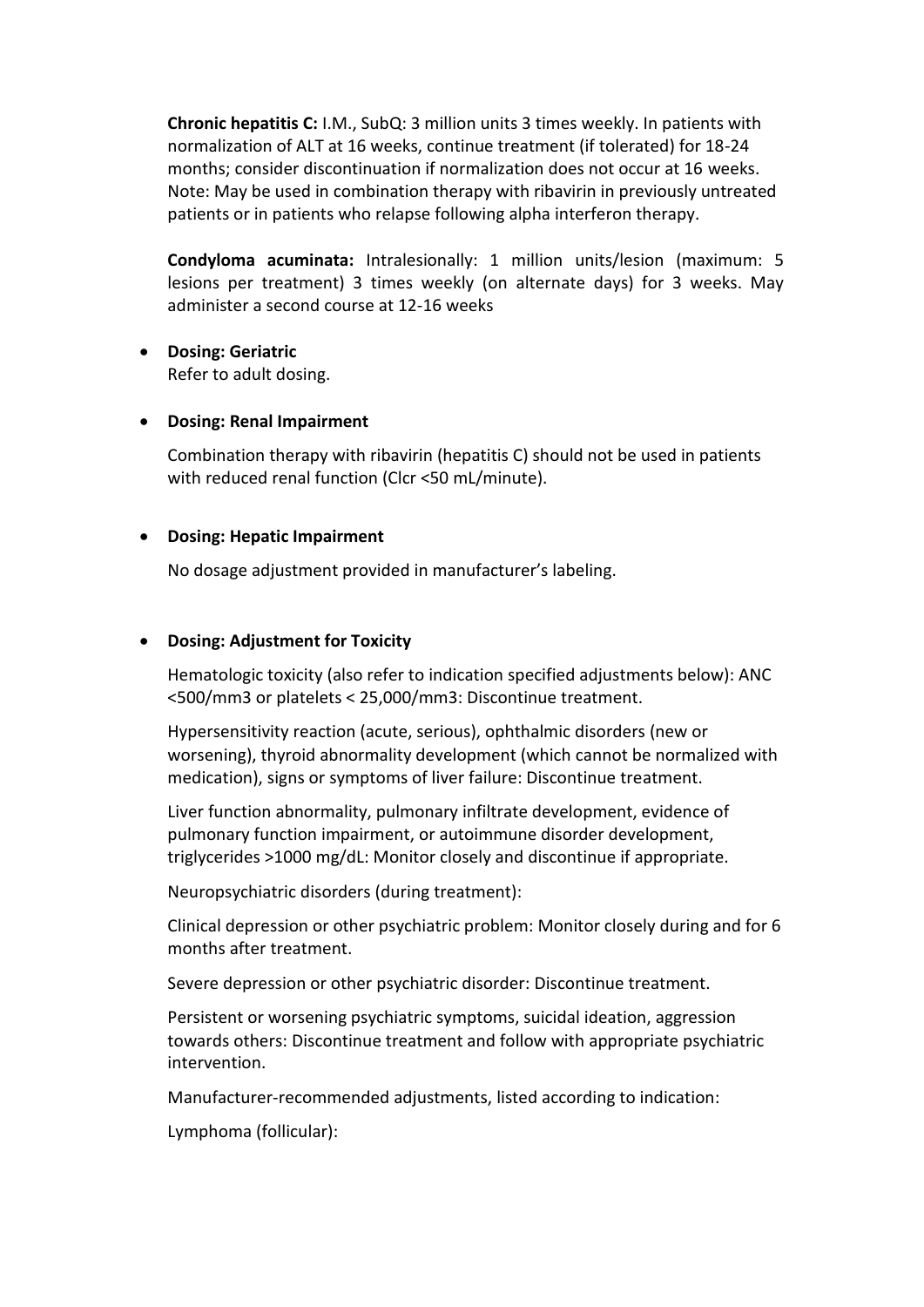Neutrophils >1000/mm3 to <1500/mm3: Reduce dose by 50%; may re-escalate to starting dose when neutrophils return to >1500/mm3

Severe toxicity (neutrophils <1000/mm3 or platelets <50,000/mm3): Temporarily withhold.

AST >5 times ULN or serum creatinine >2 mg/dL: Permanently discontinue.

Hairy cell leukemia:

Platelet count <50,000/mm3: Do not administer intramuscularly (administer SubQ instead).

Severe toxicity: Reduce dose by 50% or temporarily withhold and resume with 50% dose reduction; permanently discontinue if persistent or recurrent severe toxicity is noted.

Chronic hepatitis B:

WBC <1500/mm3, granulocytes <750/mm3, or platelet count <50,000/mm3, or other laboratory abnormality or severe adverse reaction: Reduce dose by 50%; may re-escalate to starting dose upon resolution of hematologic toxicity. Discontinue for persistent intolerance.

WBC <1000/mm3, granulocytes <500/mm3, or platelet count <25,000/mm3: Permanently discontinue

Chronic hepatitis C: Severe toxicity: Reduce dose by 50% or temporarily withhold until subsides; permanently discontinue for persistent toxicities after dosage reduction.

AIDS-related Kaposi sarcoma: Severe toxicity: Reduce dose by 50% or temporarily withhold; may resume at reduced dose with toxicity resolution; permanently discontinue for persistent/recurrent toxicities.

Malignant melanoma (induction and maintenance):

Severe toxicity including neutrophils >250/mm3 to <500/mm3 or ALT/AST >5-10 times ULN: Temporarily withhold; resume with a 50% dose reduction when adverse reaction abates.

Neutrophils <250/mm3, ALT/AST >10 times ULN, or severe/persistent adverse reactions: Permanently discontinue.

#### **COMMON SIDE EFFECT:**

**Note**: In a majority of patients, a flu-like syndrome (fever, chills, tachycardia, malaise, myalgia, headache), occurs within 1-2 hours of administration; may last up to 24 hours and may be dose limiting.

**>10%:**